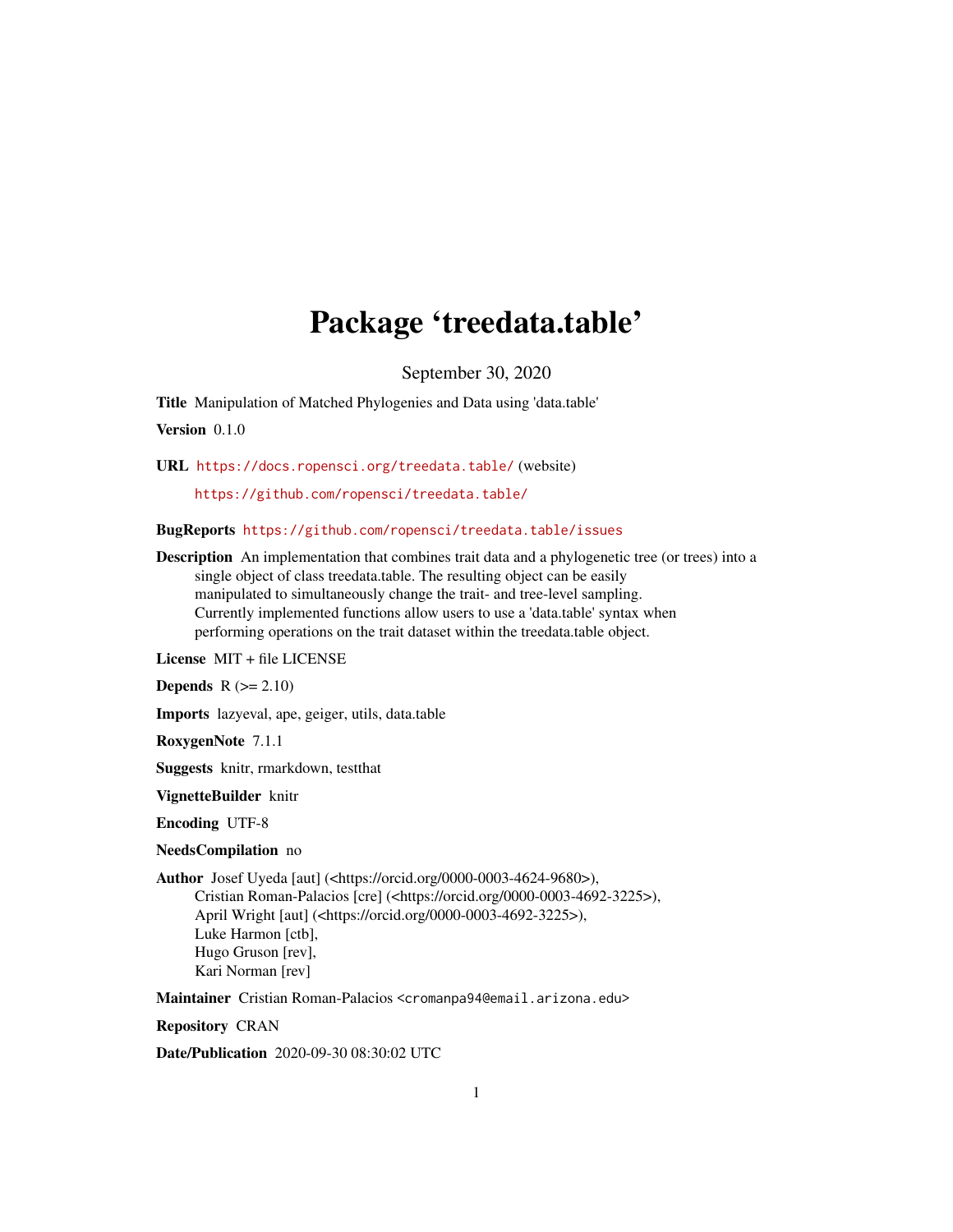## <span id="page-1-0"></span>R topics documented:

|       |                                                                                                              | $\overline{4}$ |
|-------|--------------------------------------------------------------------------------------------------------------|----------------|
|       |                                                                                                              | $\overline{4}$ |
|       |                                                                                                              | 5              |
|       |                                                                                                              | -6             |
|       |                                                                                                              | -6             |
|       | $forceNames \dots \dots \dots \dots \dots \dots \dots \dots \dots \dots \dots \dots \dots \dots \dots \dots$ | -7             |
|       |                                                                                                              |                |
|       |                                                                                                              |                |
|       |                                                                                                              |                |
|       |                                                                                                              |                |
|       |                                                                                                              |                |
|       |                                                                                                              |                |
|       |                                                                                                              |                |
|       |                                                                                                              |                |
|       |                                                                                                              |                |
| Index |                                                                                                              | 15             |

anolis *Anole data*

## Description

Anole data for treedata.table functions. Many of the traits (e.g. awesomeness, hostility) in this dataset retrieved from treeplyr are based on random numbers.

## Usage

data(anolis)

## Format

An object of class list of length 2.

## Author(s)

Luke Harmon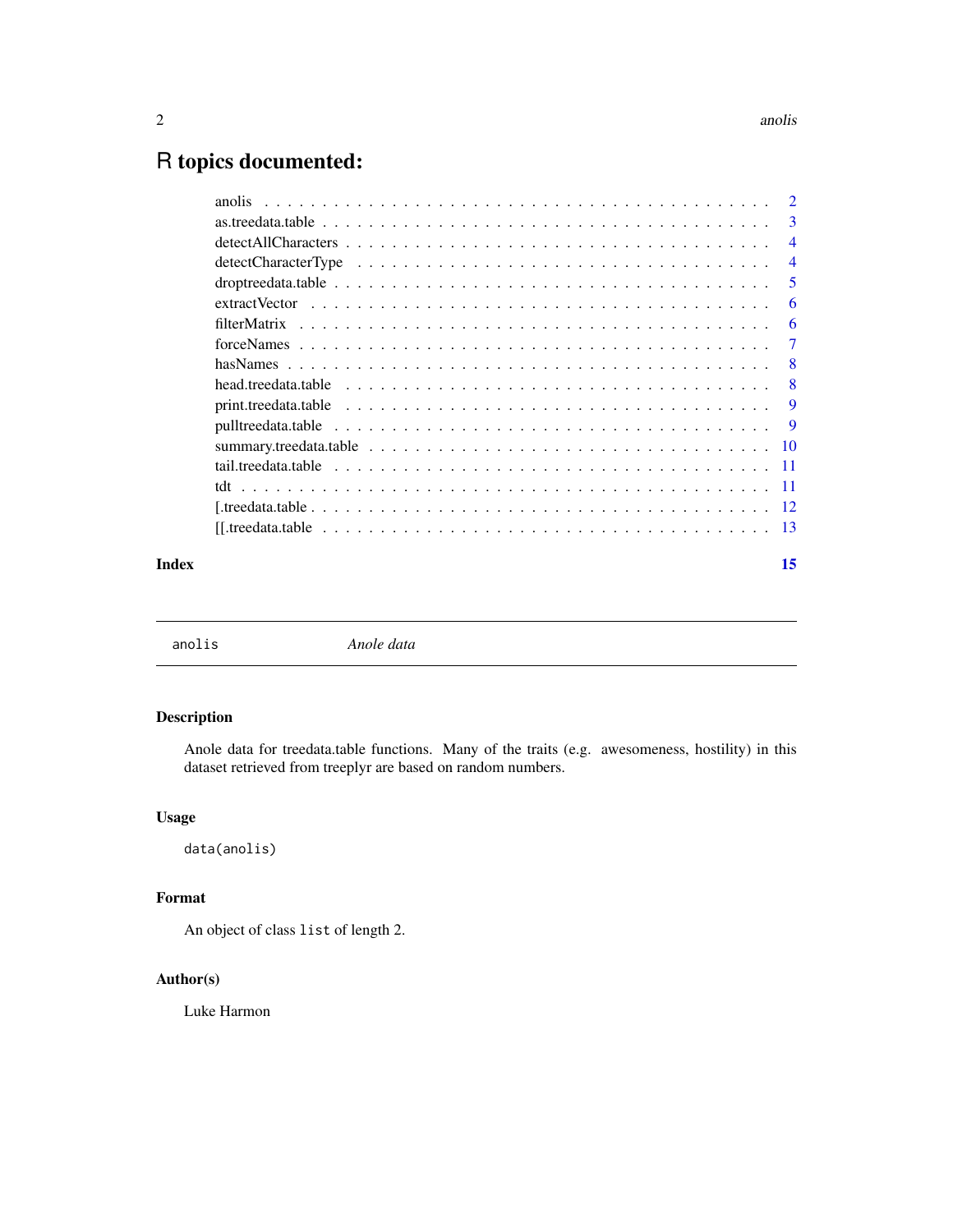<span id="page-2-0"></span>as.treedata.table *Combine tree (or set of trees) and data.frame into a single treedata.table object*

## Description

This function takes as input a tree of class phylo or multiPhylo and a data. frame and combines them into a treedata.table. If a multiPhylo is provided, all trees must have the same tip.labels. treedata.table object is sorted such that the rows in the data.table are matched to the tip.labels of the phylogeny. Tip.labels on the tree must match a column of tip names in the input data.frame. The output of this function will be a treedata.table, which can be manipulated as a data.table.

#### Usage

```
as.treedata.table(tree, data, name_column = "detect")
```
#### Arguments

| tree        | A tree of class phylo or multiple trees of class multiphylo                   |
|-------------|-------------------------------------------------------------------------------|
| data        | A dataset in format data. frame                                               |
| name_column | A character indicating the name of taxa in data, frame. If set to detect (de- |
|             | fault) as treedata.table will auto-detect this column                         |

### Value

An object of type treedata.table containing the tree and data.table

```
data(anolis)
anolis2 <- anolis$phy
anolis2$tip.label[1] <- "NAA"
anolis1 <- anolis$phy
anolis1$tip.label[1] <- "NAA"
trees <- list(anolis1, anolis2)
class(trees) <- "multiPhylo"
treesFM <- list(anolis$phy, anolis$phy)
class(treesFM) <- "multiPhylo"
# A phylo object that fully matches the data
td <- as.treedata.table(tree = anolis$phy, data = anolis$dat)
# A multiphylo object that fully matches the data
td <- as.treedata.table(tree = treesFM, data = anolis$dat)
# A phylo object that partially matches the data
td <- as.treedata.table(tree = anolis1, data = anolis$dat)
# A multiphylo object that partially matches the data
```

```
td <- as.treedata.table(tree = trees, data = anolis$dat)
```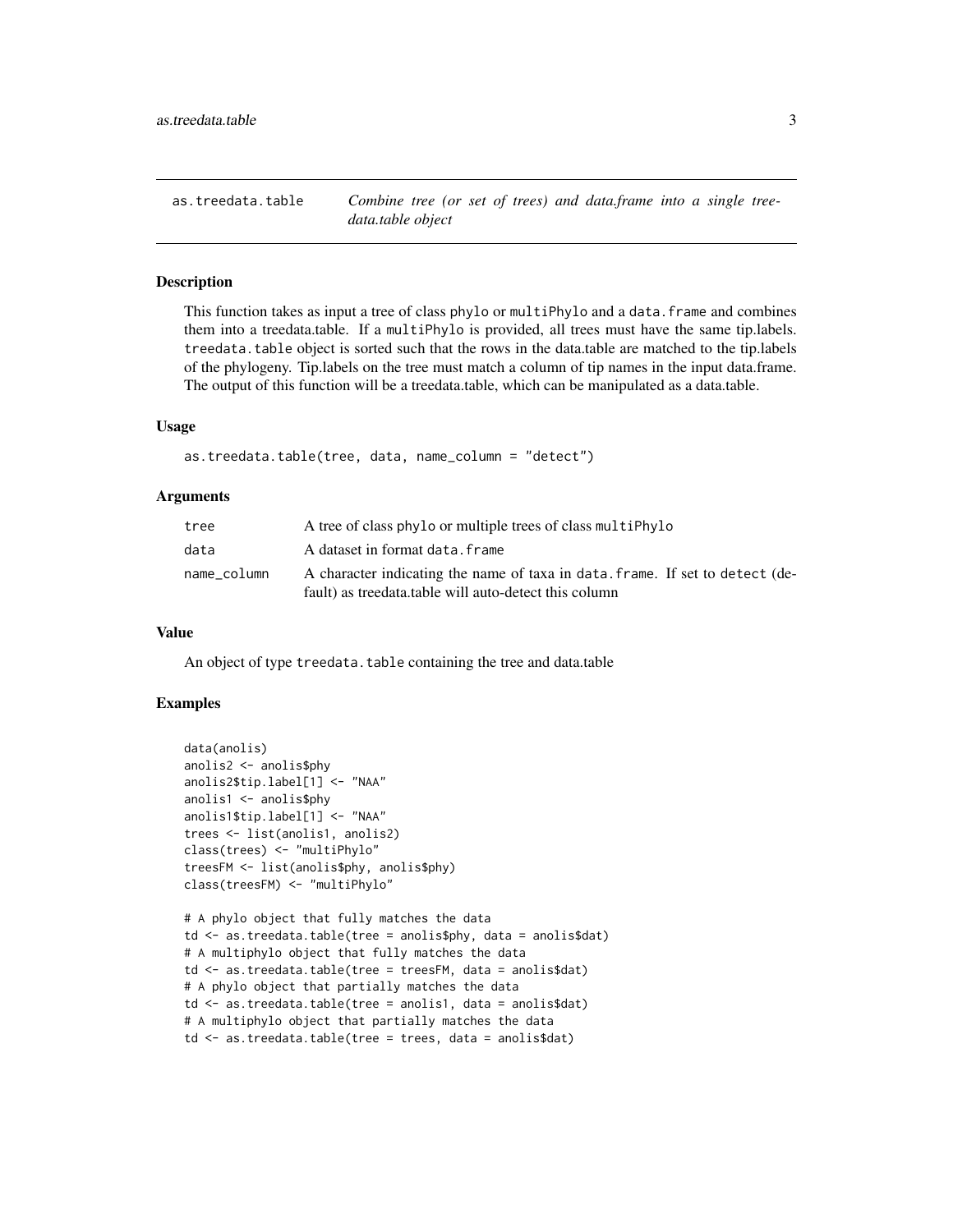<span id="page-3-0"></span>detectAllCharacters *Apply detectCharacterType over an entire matrix*

### Description

This function detects whether each column in a matrix is a continuous (e.g., with values 2.45, 9.35, and so on) or a discrete character (e.g., with values blue, red, yellow).

#### Usage

detectAllCharacters(mat, cutoff = 0.1)

#### Arguments

| mat    | A matrix of data                                                                                                                                                                                                    |
|--------|---------------------------------------------------------------------------------------------------------------------------------------------------------------------------------------------------------------------|
| cutoff | Cutoff value for deciding if numeric data might actually be discrete: if nlev is<br>the number of levels and n the length of dat, then nlev / n should exceed cutoff,<br>or the data will be classified as discrete |
|        |                                                                                                                                                                                                                     |

## Value

Vector of either "discrete" or "continuous" for each variable in matrix

#### Examples

```
data(anolis)
detectAllCharacters(anolis$dat)
```
detectCharacterType *Function to detect whether a character is continuous or discrete*

#### Description

This function detects whether a given vector is a continuous (e.g., with values 2.45, 9.35, and so on) or a discrete (e.g., with values blue, red, yellow) character.

#### Usage

```
detectCharacterType(dat, cutoff = 0.1)
```
## Arguments

| dat    | A vector of data                                                                                                                                                      |
|--------|-----------------------------------------------------------------------------------------------------------------------------------------------------------------------|
| cutoff | Cutoff value for deciding if numeric data might actually be discrete: if nlev is<br>the number of levels and n the length of dat, then nlev / n should exceed cutoff, |
|        | or the data will be classified as discrete                                                                                                                            |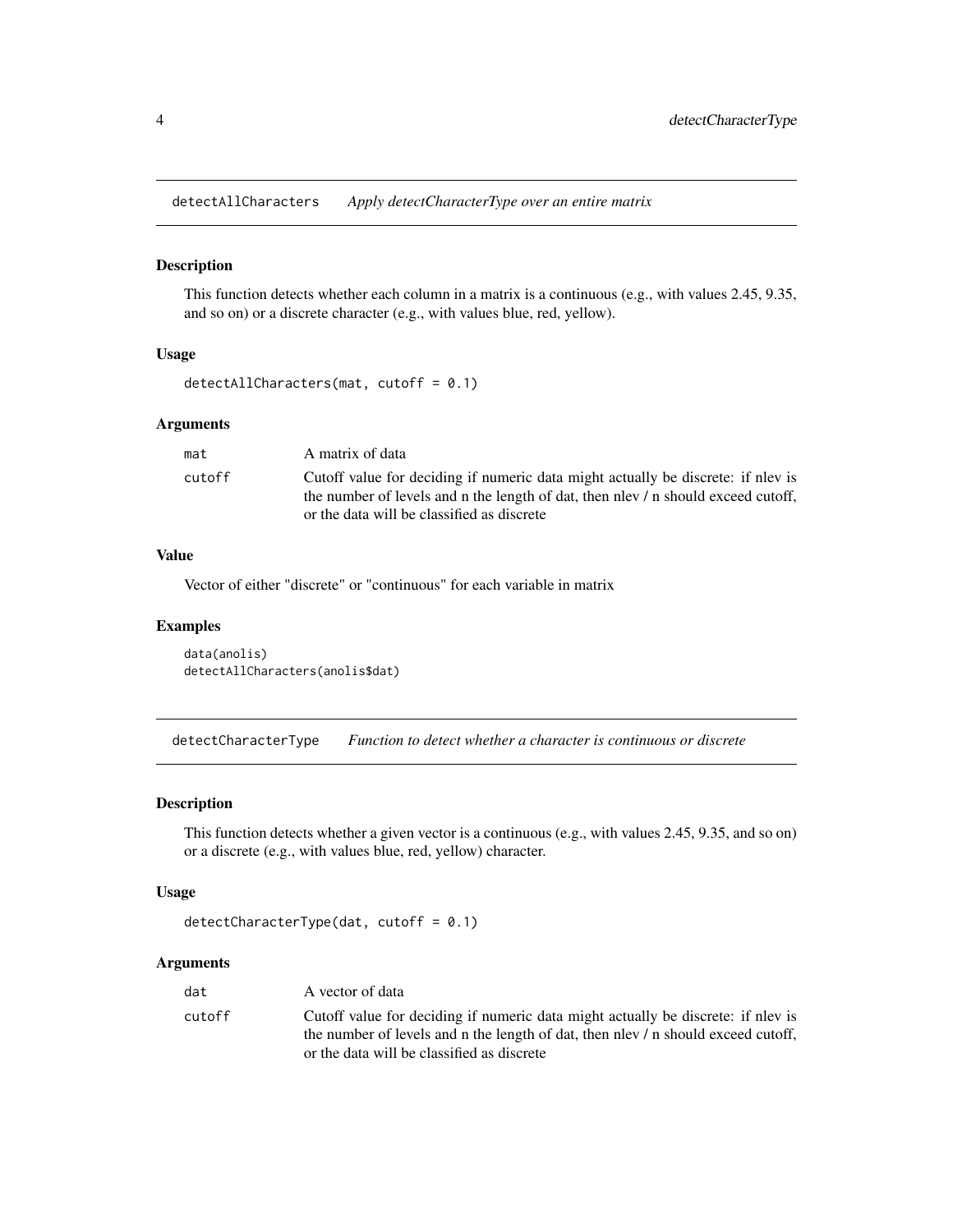#### <span id="page-4-0"></span>droptreedata.table 5

#### Value

Either "discrete" or "continuous"

#### Examples

```
data(anolis)
detectCharacterType(anolis$dat[, 1])
```
droptreedata.table *Function dropping taxa from an object of class* treedata.table

#### Description

This function can be used to remove species from an object of class treedata.table. The resulting treedata.table will include fully matching \$dat and \$phy elements. The user should confirm the changes before they are processed.

#### Usage

```
droptreedata.table(tdObject, taxa)
```
## Arguments

| tdObject | An object of class treedata.table                                              |
|----------|--------------------------------------------------------------------------------|
| taxa     | A vector class character containing all taxa that needs to be dropped from the |
|          | original treedata.table object                                                 |

#### Value

An object of class treedata.table with matching \$dat and \$phy elements based on whether taxa were dropped or not.

```
data(anolis)
# With a multiphylo object in the treedata.table object
td <- as.treedata.table(anolis$phy, anolis$dat)
droptreedata.table(
  tdObject = td, taxa =c("chamaeleonides", "eugenegrahami")
)
# With a multiphylo object in the treedata.table object
treesFM <- list(anolis$phy, anolis$phy)
class(treesFM) <- "multiPhylo"
td <- as.treedata.table(treesFM, anolis$dat)
droptreedata.table(
  tdObject = td, taxa =c("chamaeleonides", "eugenegrahami")
\mathcal{L}
```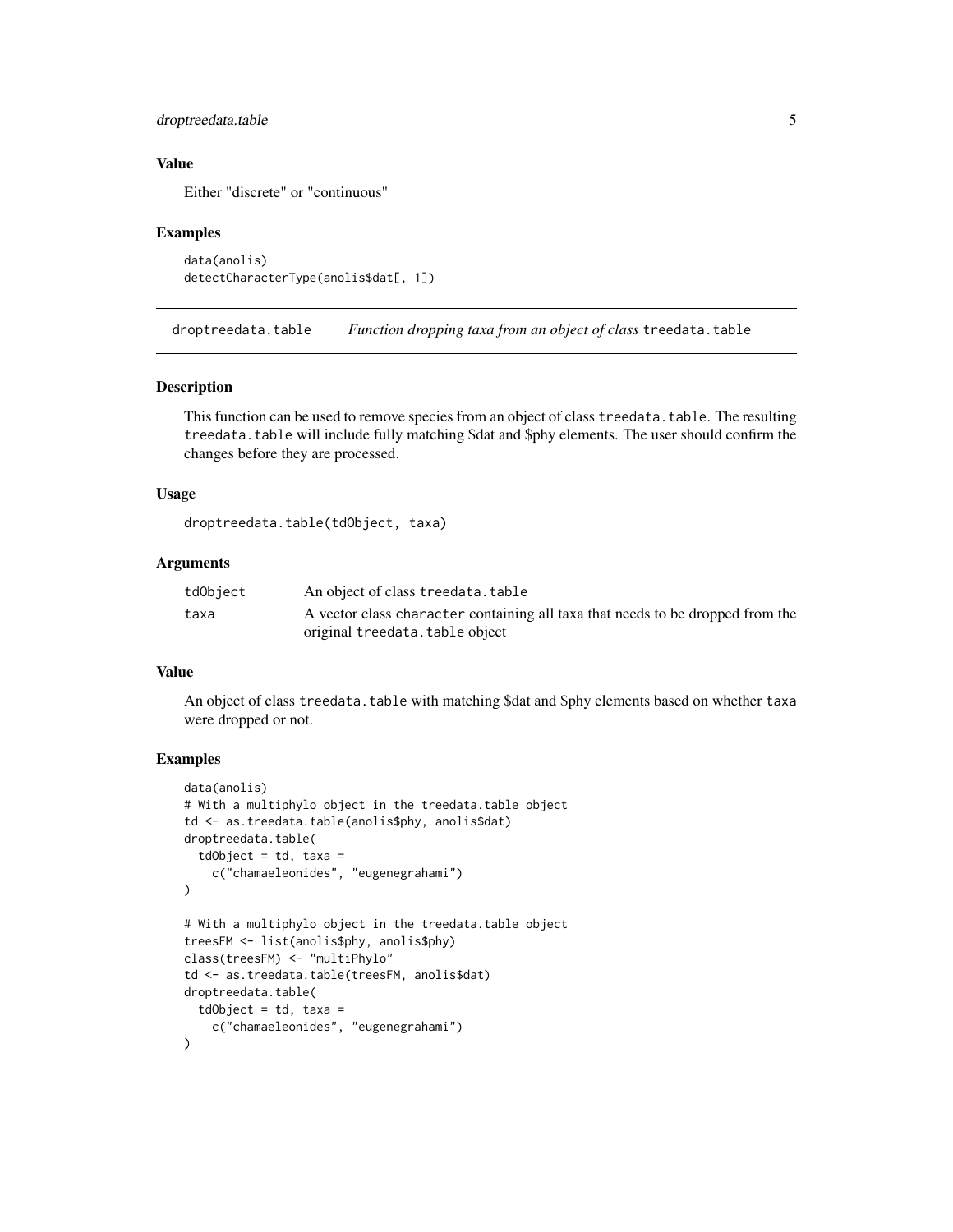<span id="page-5-0"></span>

#### Description

Returning a named vector from a treedata.table object

## Usage

```
extractVector(tdObject, ...)
```
#### Arguments

| tdObject | A treedata.table object                      |
|----------|----------------------------------------------|
| .        | The name of the column or columns to select. |

## Value

A named vector or a list of named vectors

## Examples

```
data(anolis)
td <- as.treedata.table(tree = anolis$phy, data = anolis$dat)
# extracts the named vector for SVL from the td object
extractVector(td, "SVL")
# extracts the named vector for SVL and ecomorph from the td object
extractVector(td, "SVL", "ecomorph")
```

| filterMatrix | Filter a character matrix, returning either all continuous or all dis- |
|--------------|------------------------------------------------------------------------|
|              | crete characters                                                       |

#### Description

This function filters a character matrix based on continuous (e.g., with values 2.45, 9.35, and so on) or discrete characters (e.g., with values blue, red, yellow).

## Usage

filterMatrix(mat, returnType = "discrete")

## Arguments

| mat        | A character matrix of class data.frame |
|------------|----------------------------------------|
| returnType | Either discrete or continuous          |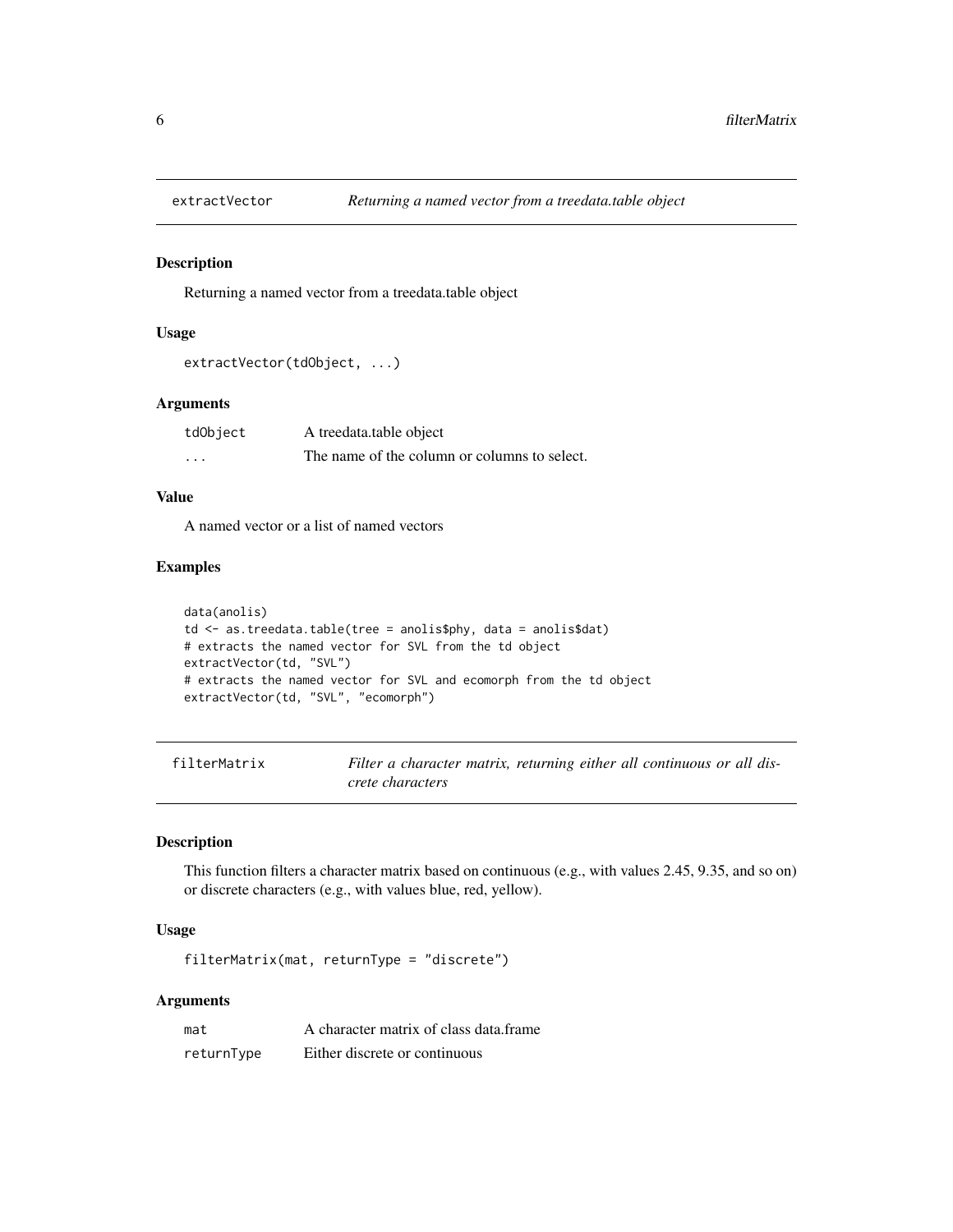#### <span id="page-6-0"></span>forceNames 7

## Value

data.frame with only discrete (default) or continuous characters

## Examples

```
data(anolis)
filterMatrix(anolis$dat, "discrete")
```
forceNames *Force names for rows, columns, or both*

## Description

This function creates column names (colnames), row.names (row.names), or both in an unnamed data.frame or matrix.

### Usage

forceNames(dat, nameType = "row")

#### Arguments

| dat       | A vector of data               |
|-----------|--------------------------------|
| nameType, | either:                        |
|           | "row" Rows (default)           |
|           | "col" Columns                  |
|           | "rowcol" Both rows and columns |

#### Value

An object of type 'data.frame with labeled columns, rows, or both.

```
data(anolis)
forceNames(anolis$dat, "row")
```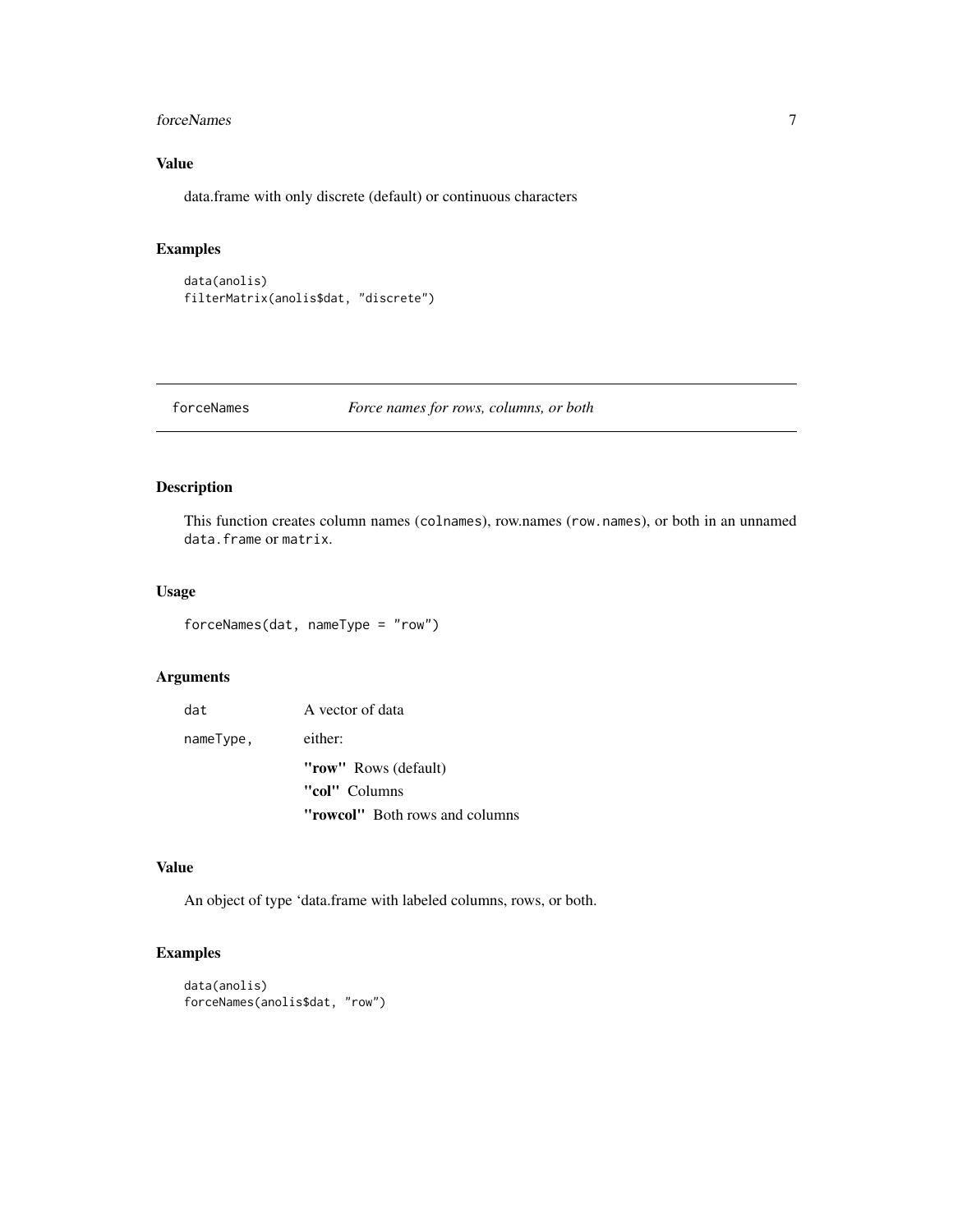<span id="page-7-0"></span>

## Description

This function checks whether a given data.frame or matrix has column names (colnames), row.names (row.names), or both.

#### Usage

hasNames(dat, nameType = "row")

#### Arguments

| dat       | A vector of data                      |
|-----------|---------------------------------------|
| nameType, | either:                               |
|           | "row" Rows (default)                  |
|           | "col" Columns                         |
|           | <b>"rowcol"</b> Both rows and columns |

#### Value

TRUE or FALSE indicating if the object has names (columns, rows, or both)

## Examples

```
data(anolis)
hasNames(anolis$dat, "row")
```
head.treedata.table *Return the first part of an treedata.table object*

## Description

Return the first part of an treedata.table object

#### Usage

## S3 method for class 'treedata.table'  $head(x, \ldots)$ 

## Arguments

| $\times$ | a treedata.table object                        |
|----------|------------------------------------------------|
| $\cdots$ | Additional arguments passed to head.data.table |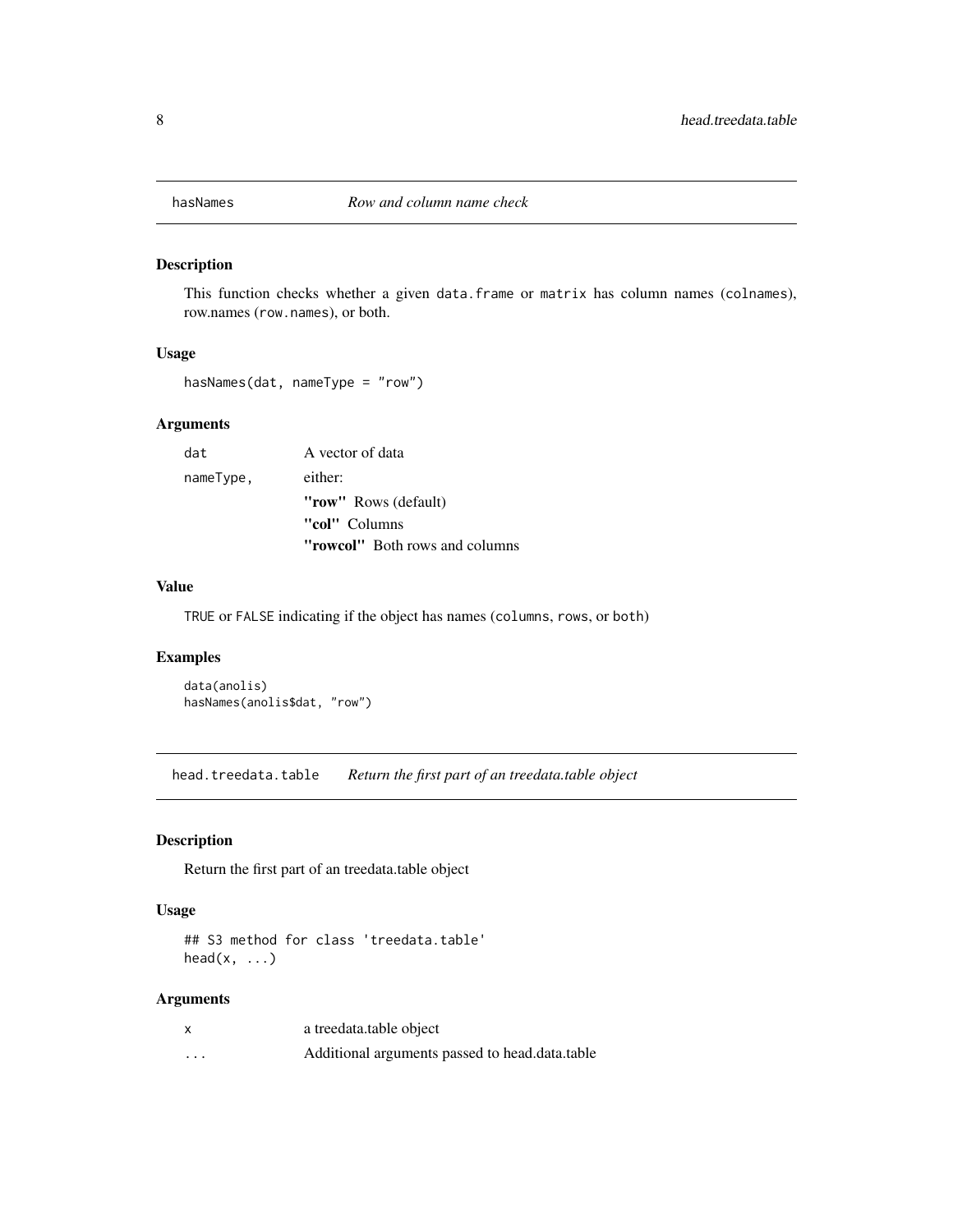## <span id="page-8-0"></span>print.treedata.table 9

## Examples

```
data(anolis)
td <- as.treedata.table(anolis$phy, anolis$dat)
head(td)
```
print.treedata.table *Print method treedata.table objects*

#### Description

Print method treedata.table objects

## Usage

## S3 method for class 'treedata.table'  $print(x, \ldots)$ 

#### Arguments

|         | an object of class "treedata.table"                  |
|---------|------------------------------------------------------|
| $\cdot$ | additional arguments passed to "head.treedata.table" |

## Value

Function uses prints the tree and the first lines of the data.table object.

pulltreedata.table *Returns the character matrix or phylogeny from a treedata.table object*

#### Description

Returns the character matrix or phylogeny from a treedata.table object

#### Usage

```
pulltreedata.table(tdObject, type = c("dat", "phy"))
```
#### Arguments

| tdObject | A treedata.table object                                                                           |
|----------|---------------------------------------------------------------------------------------------------|
| type     | Whether the output of the function is a tree ('type="phylo"') or a data.table<br>$('type='dat'')$ |

## Value

A data.table or phylo object from the original treedata.table object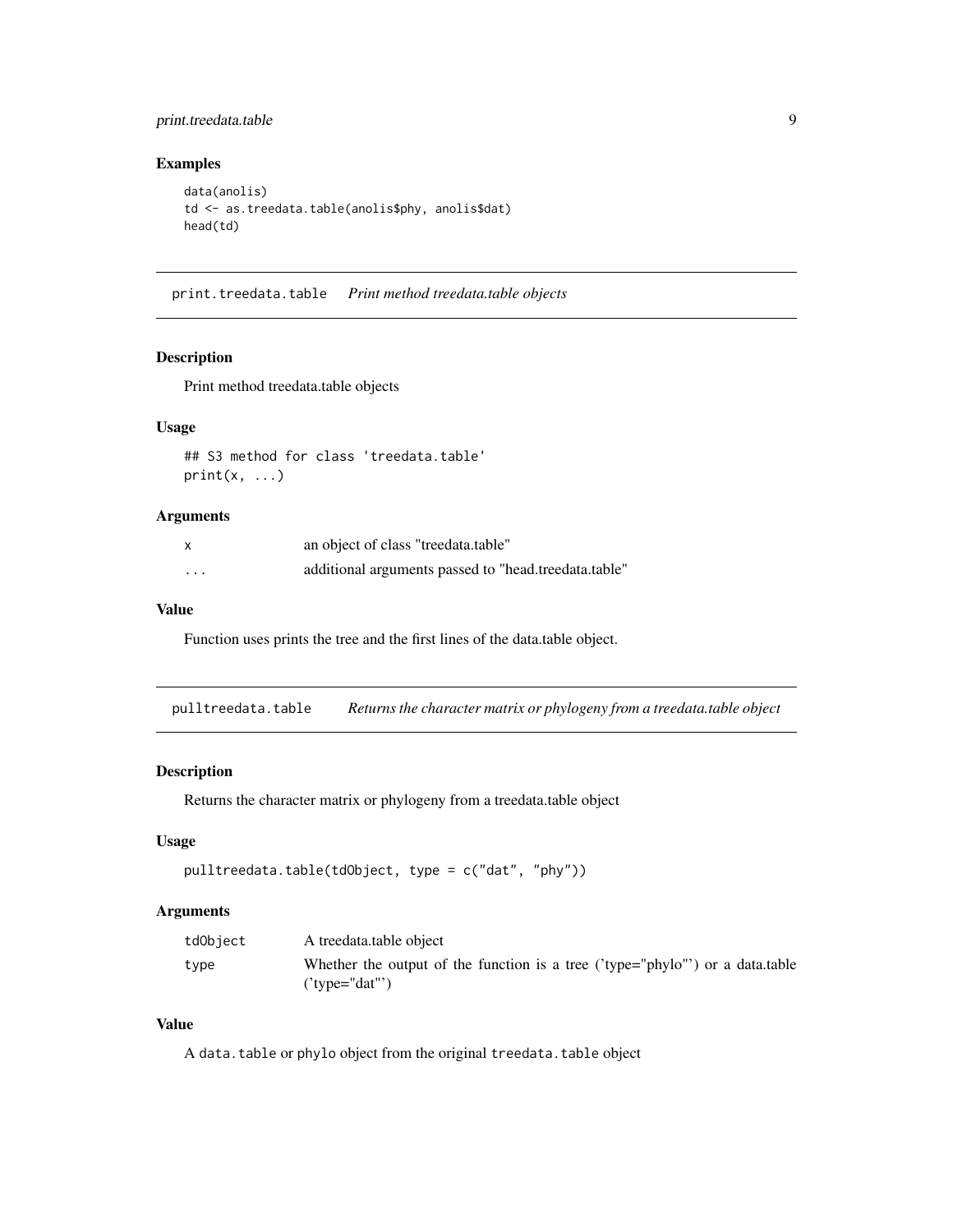## Examples

```
data(anolis)
td <- as.treedata.table(anolis$phy, anolis$dat)
pulltreedata.table(td, type = "phy")
pulltreedata.table(td, type = "dat")
```
summary.treedata.table

*Summarizing treedata.table objects*

## Description

Summarizing treedata.table objects

## Usage

## S3 method for class 'treedata.table' summary(object, ...)

## Arguments

| object   | an object of class "treedata.table"                  |
|----------|------------------------------------------------------|
| $\cdots$ | additional arguments passed to "head.treedata.table" |

## Value

Function tries to be smart about summarizing the data and detecting continuous vs. discrete data, as well as whether any data have missing data. Also returns the taxa that are dropped from either the original tree or the original data.

```
data(anolis)
td <- as.treedata.table(anolis$phy, anolis$dat)
summary(td)
```
<span id="page-9-0"></span>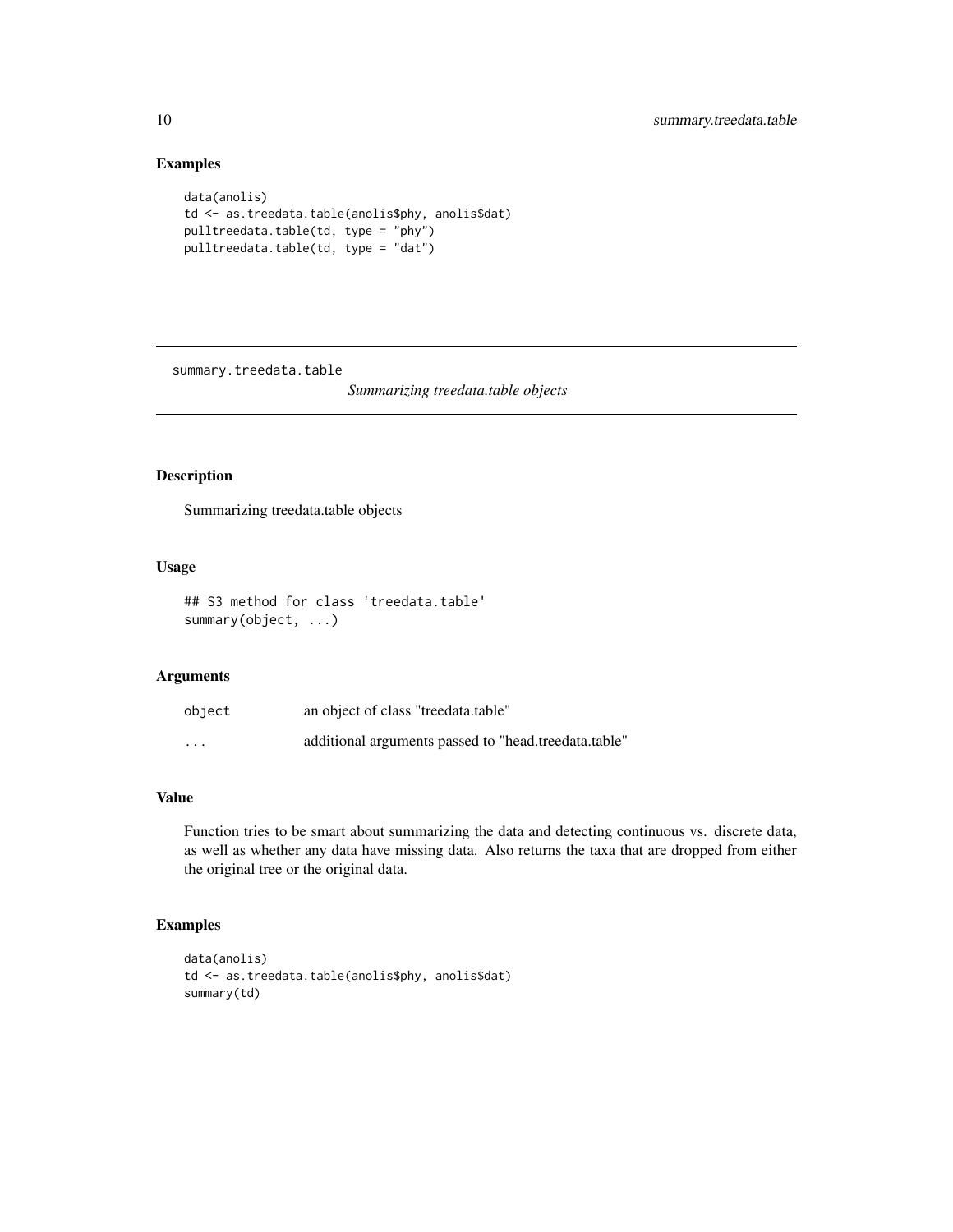<span id="page-10-0"></span>tail.treedata.table *Return the last part of an treedata.table object*

#### Description

Return the last part of an treedata.table object

#### Usage

```
## S3 method for class 'treedata.table'
tail(x, \ldots)
```
#### Arguments

| x | a treedata.table object                        |
|---|------------------------------------------------|
| . | Additional arguments passed to head.data.table |

### Examples

```
data(anolis)
td <- as.treedata.table(anolis$phy, anolis$dat)
tail(td)
```
tdt *Run a function on a* treedata.table *object*

## Description

Run a function on a treedata.table object

#### Usage

tdt(tdObject, ...)

### Arguments

| tdObject                | A treedata.table object |
|-------------------------|-------------------------|
| $\cdot$ $\cdot$ $\cdot$ | A function call.        |

## Details

This function allows R functions that use trees and data to be run ontreedata.table objects.

#### Value

Function output for a single tree (phylo) or a list of function outputs (one per each tree in the MultiPhylo object)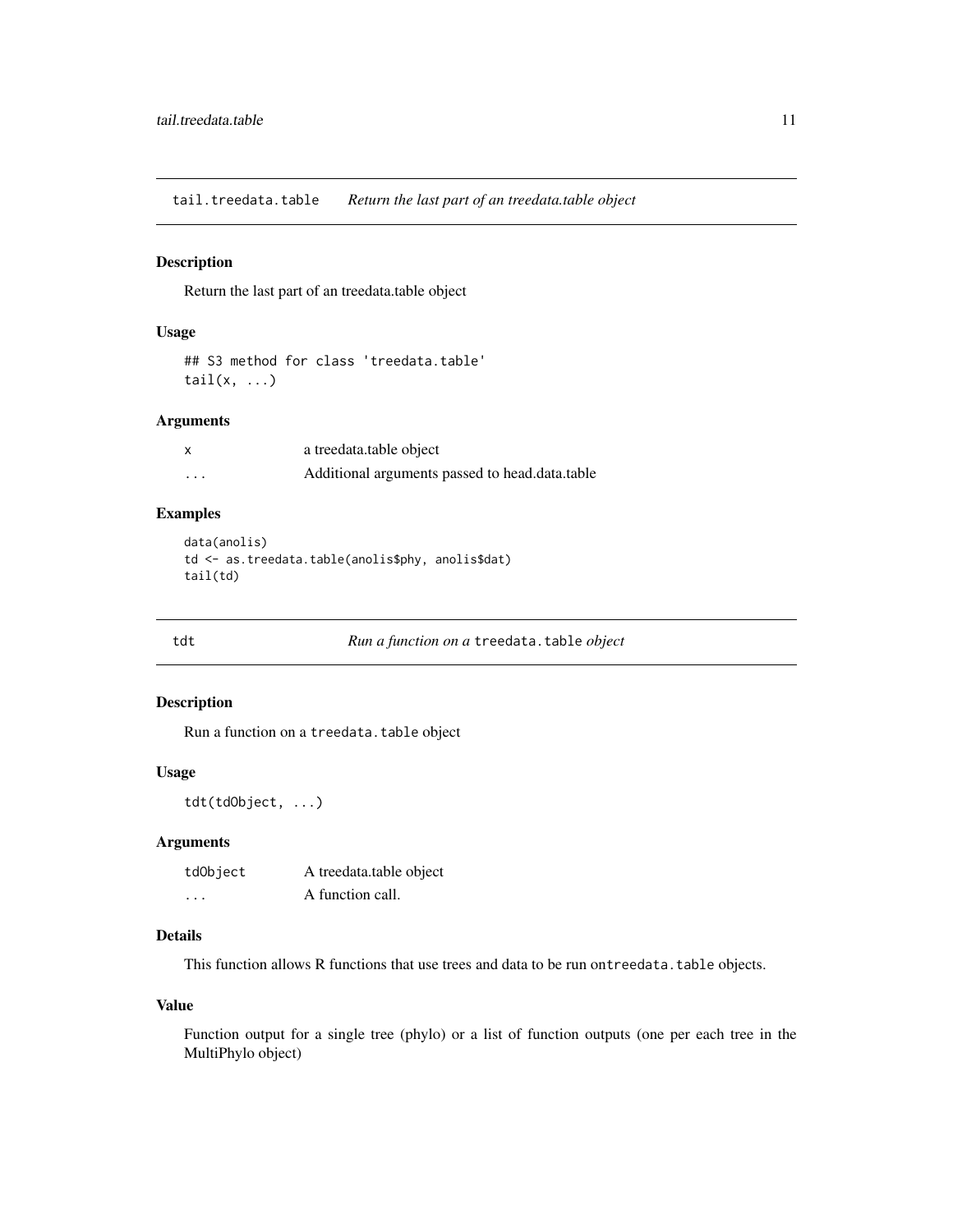## Examples

data(anolis)

```
# A treedata.table object with a phylo $phy
td <- as.treedata.table(anolis$phy, anolis$dat)
tdt(td, geiger::fitContinuous(phy, extractVector(td, "SVL"),
  model = "BM", ncores = 1
))
# A treedata.table object with a multiPhylo $phy
treesFM <- list(anolis$phy, anolis$phy)
class(treesFM) <- "multiPhylo"
td <- as.treedata.table(treesFM, anolis$dat)
tdt(td, geiger::fitContinuous(phy, extractVector(td, "SVL"),
 model = "BM".ncores = 1
))
```

| 「.treedata.table | Function for performing data.table operations on an object of class |
|------------------|---------------------------------------------------------------------|
|                  | treedata.table                                                      |

#### Description

This function can be used to subset rows, select and compute on columns [data.table.](#page-0-0)

## Usage

```
## S3 method for class 'treedata.table'
x[...]
```
#### Arguments

|                         | An object of class treedata.table                                                                 |
|-------------------------|---------------------------------------------------------------------------------------------------|
| $\cdot$ $\cdot$ $\cdot$ | Arguments in the structure of data, table used to perform changes on the<br>treedata.table object |

## Value

A new object of class treedata.table with \$dat and \$phy corresponding with the changes set to \$dat using [data.table'](#page-0-0)s structure.

## See Also

[data.table](#page-0-0)

<span id="page-11-0"></span>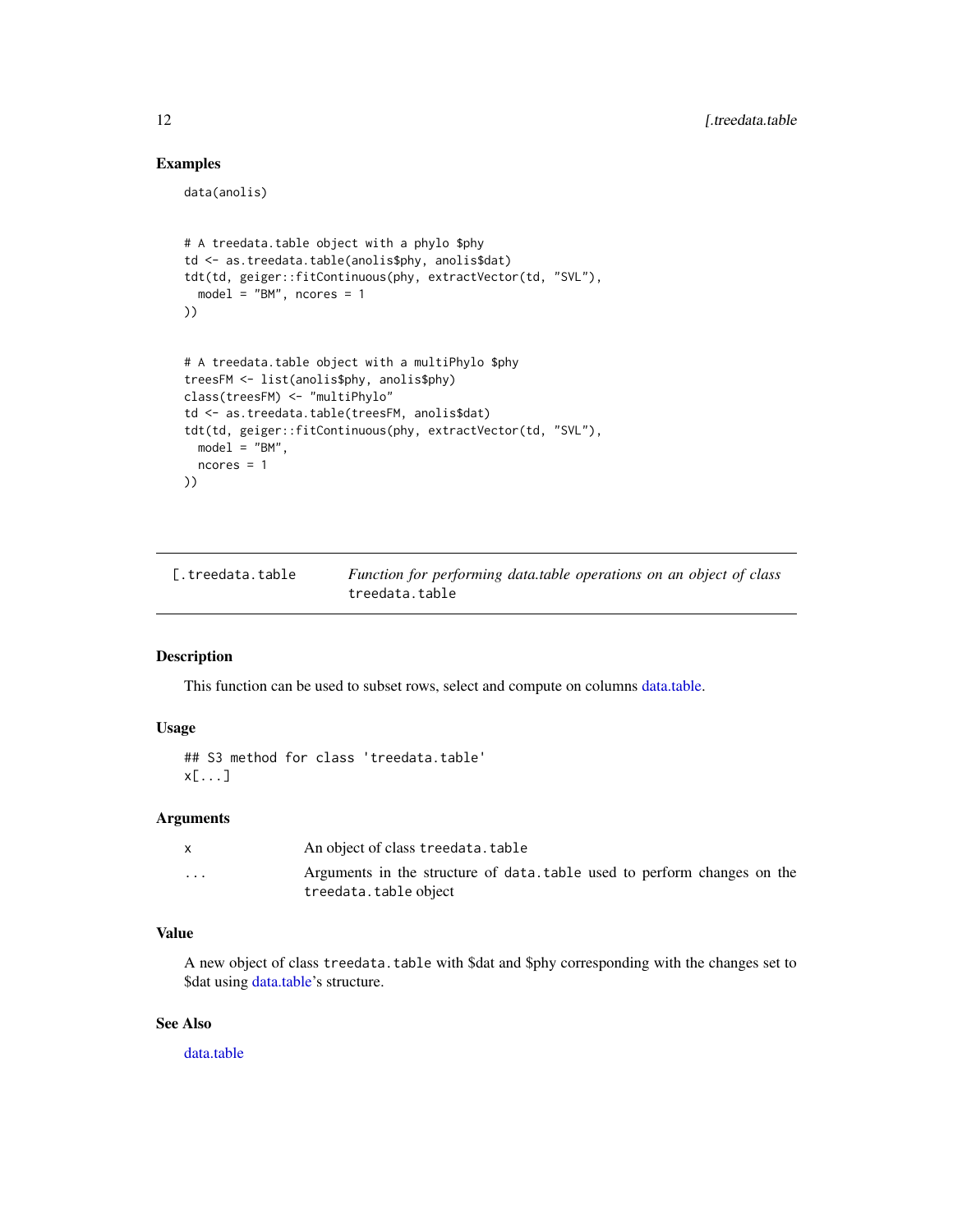## <span id="page-12-0"></span>[[.treedata.table 13

#### Examples

```
data(anolis)
anolis2 <- anolis$phy
anolis2$tip.label[1] <- "NAA"
anolis1 <- anolis$phy
anolis1$tip.label[1] <- "NAA"
trees <- list(anolis1, anolis2)
class(trees) <- "multiPhylo"
treesFM <- list(anolis$phy, anolis$phy)
class(treesFM) <- "multiPhylo"
# A phylo object that fully matches the data
td <- as.treedata.table(tree = anolis$phy, data = anolis$dat)
td <- as.treedata.table(anolis$phy, anolis$dat)
td[, SVL]
td[island == "Cuba" & ecomorph == "TG", .(ecomorph, island, SVL)]
td[, utils::head(.SD, 1), by = .(ecomorph, island)]
# A multiphylo object that fully matches the data
td <- as.treedata.table(tree = treesFM, data = anolis$dat)
td <- as.treedata.table(treesFM, anolis$dat)
td[, SVL]
td[island == "Cuba" & ecomorph == "TG", .(ecomorph, island, SVL)]
td[, utils::head(.SD, 1), by = .(ecomorph, island)]
# A phylo object that partially matches the data
td <- as.treedata.table(tree = anolis1, data = anolis$dat)
td <- as.treedata.table(anolis1, anolis$dat)
td[, SVL]
td[island == "Cuba" & ecomorph == "TG", .(ecomorph, island, SVL)]td[, utils::head(.SD, 1), by = .(ecomorph, island)]
# A multiphylo object that partially matches the data
td <- as.treedata.table(tree = trees, data = anolis$dat)
td <- as.treedata.table(trees, anolis$dat)
td[, SVL]
td[island == "Cuba" & ecomorph == "TG", .(ecomorph, island, SVL)]td[, utils::head(.SD, 1), by = .(ecomorph, island)]
```
[[.treedata.table *Function for extract a named vector from an object of class* treedata.table

#### Description

This function extracts a named vector for any trait from an object of class treedata.table.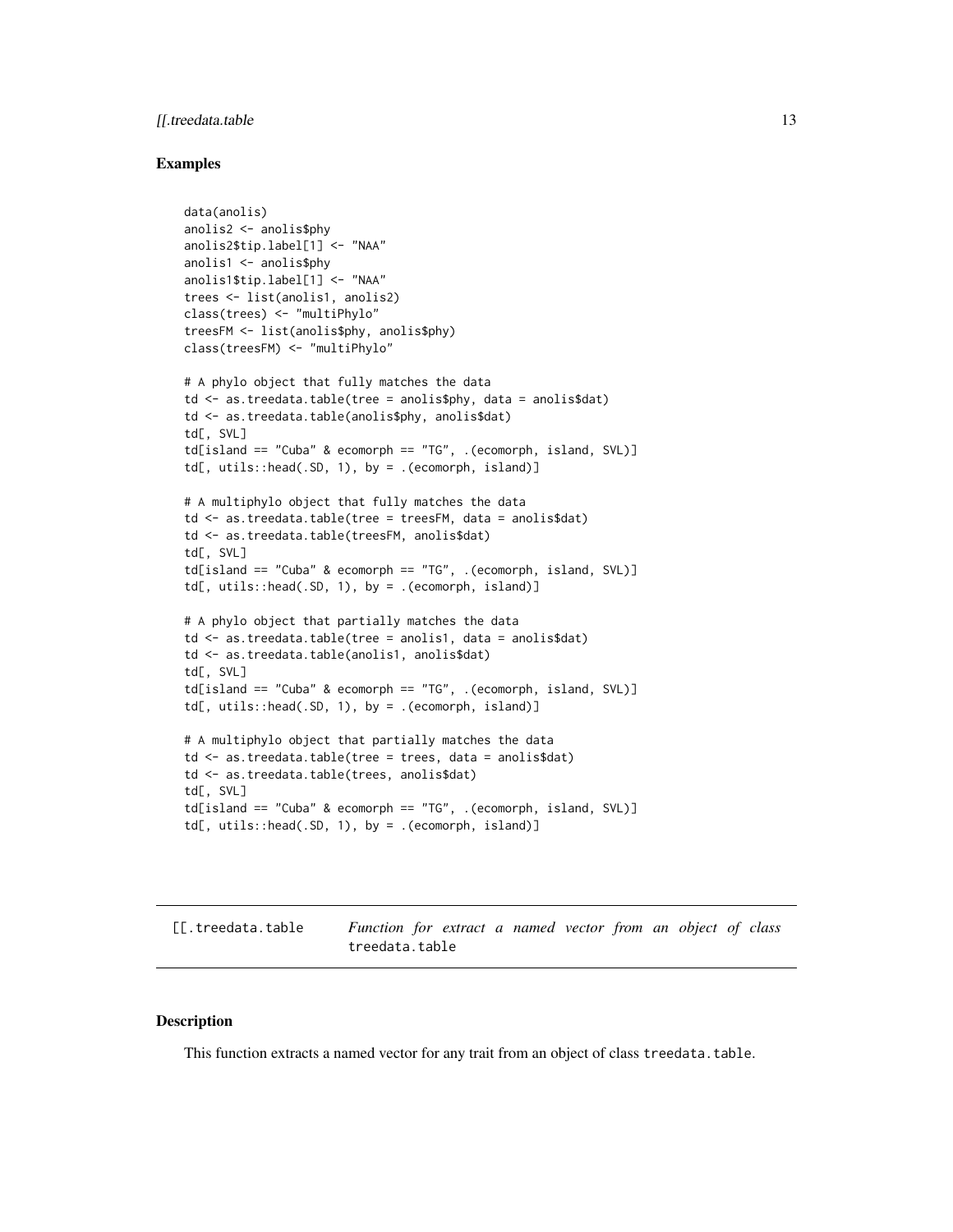## <span id="page-13-0"></span>Usage

```
## S3 method for class 'treedata.table'
x[\ldots, exact = TRUE]]
```
## Arguments

| X                       | An object of class treedata. table       |
|-------------------------|------------------------------------------|
| $\cdot$ $\cdot$ $\cdot$ | Column name in class character           |
| exact                   | whether exact search should be conducted |

## Value

A new object of class vector with names set to labels corresponding to tip labels in the provided treedata.table object.

## See Also

[data.table\(\)](#page-0-0)

td[["SVL"]]

#### Examples

```
data(anolis)
# With a phylo object
td <- as.treedata.table(anolis$phy, anolis$dat)
td[["SVL"]]
# With a multiPhylo object
treesFM <- list(anolis$phy, anolis$phy)
class(treesFM) <- "multiPhylo"
```
td <- as.treedata.table(treesFM, anolis\$dat)